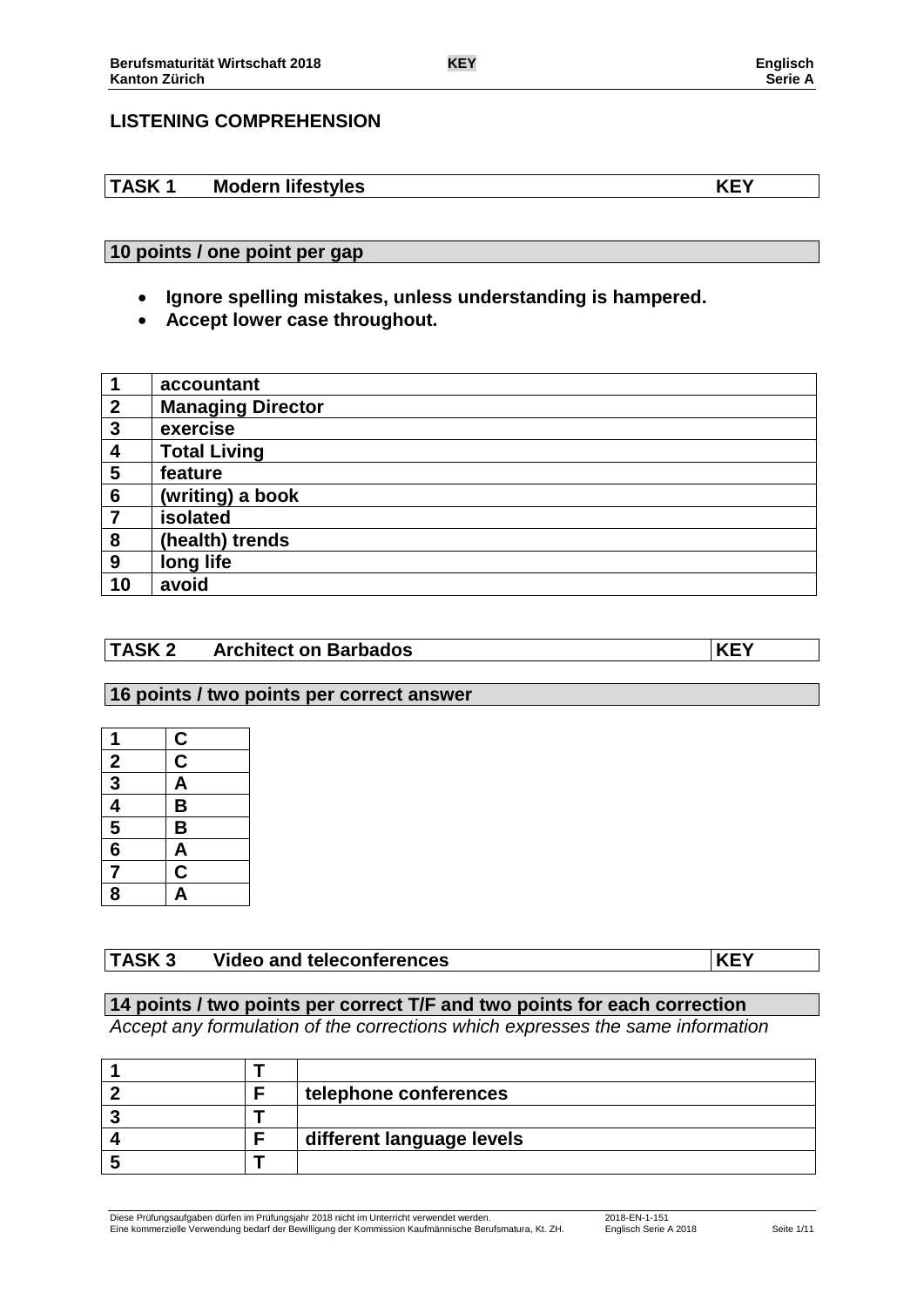## **TAPESCRIPT 1 10 POINTS**

*INSTRUCTIONS This part of the examination consists of three different listening comprehension tasks. There will be pauses before and after each task to give you time to read the questions and to check your answers. You will hear each task twice.*

## *Modern lifestyles*

*TASK 1 In the first part of the test you will hear an introduction to a radio phone-in programme about modern lifestyles.*

> *As you listen, fill in the gaps 1-10 in the notes below. In some gaps more than one word is necessary for a complete answer.*

*You now have 90 seconds in which to look at TASK 1.*

#### *(allow 90 sec) Ready?*

**Speaker:** Good afternoon and welcome to our programme 'Modern Lifestyles'. Regular listeners will remember the Health and Diet programme we broadcast earlier in the year featuring Neal Marsh, an Australian accountant turned record-breaking athlete. Neal's now Managing Director of the five successful Health Clubs in London and he's a firm believer in being positive about life.

> His philosophy is that, in order to have a healthy and fulfilled life (which he obviously felt being an accountant, even in Australia, didn't offer him!), you have to enjoy everything you do. He promotes a healthy diet and **exercise** in order to support one's work, family and social life. With this in mind he invented the method called 'Total Living'. It certainly served him well during his successful career as an athlete – and it's an obvious feature of the health clubs Neal runs in the city – but he believes it can help *everybody*.

> His latest project is a book he's just written, which is a guide to how physical exercise can improve a timetable already filled with a stressful job and hectic social life. As the term 'Total Living' implies, we should see our lives as a *whole*, not in **isolated** compartments – and this means integrating all the different aspects of our lives. Neal thinks that too often we don't build in time for what we need most – in this case, physical exercise!

You may think that combining work, play and exercise sounds daunting, but Neal also argues very much against some current health trends; for example, assuring us that the sun is beneficial and not the danger to our health and long life which the anti-sun lobby would have us believe! And then, there's dieting. How many of you can honestly say you've never considered going on a diet? If you talk to Neal, he will insist that you should avoid slimming diets at all costs.

Well, we're fortunate to have Neal back in the studio with us today and he's going to answer some of your questions during the next half an hour or so but before…

\_\_\_\_\_\_\_\_\_\_\_\_\_\_\_\_\_\_\_\_\_\_\_\_\_\_\_\_\_\_\_\_\_\_\_\_\_\_\_\_\_\_\_\_\_\_\_\_\_\_\_\_\_\_\_\_\_\_\_\_\_\_\_\_\_\_\_\_\_\_\_\_\_\_\_\_\_\_\_\_\_\_

(Monologue 344 words)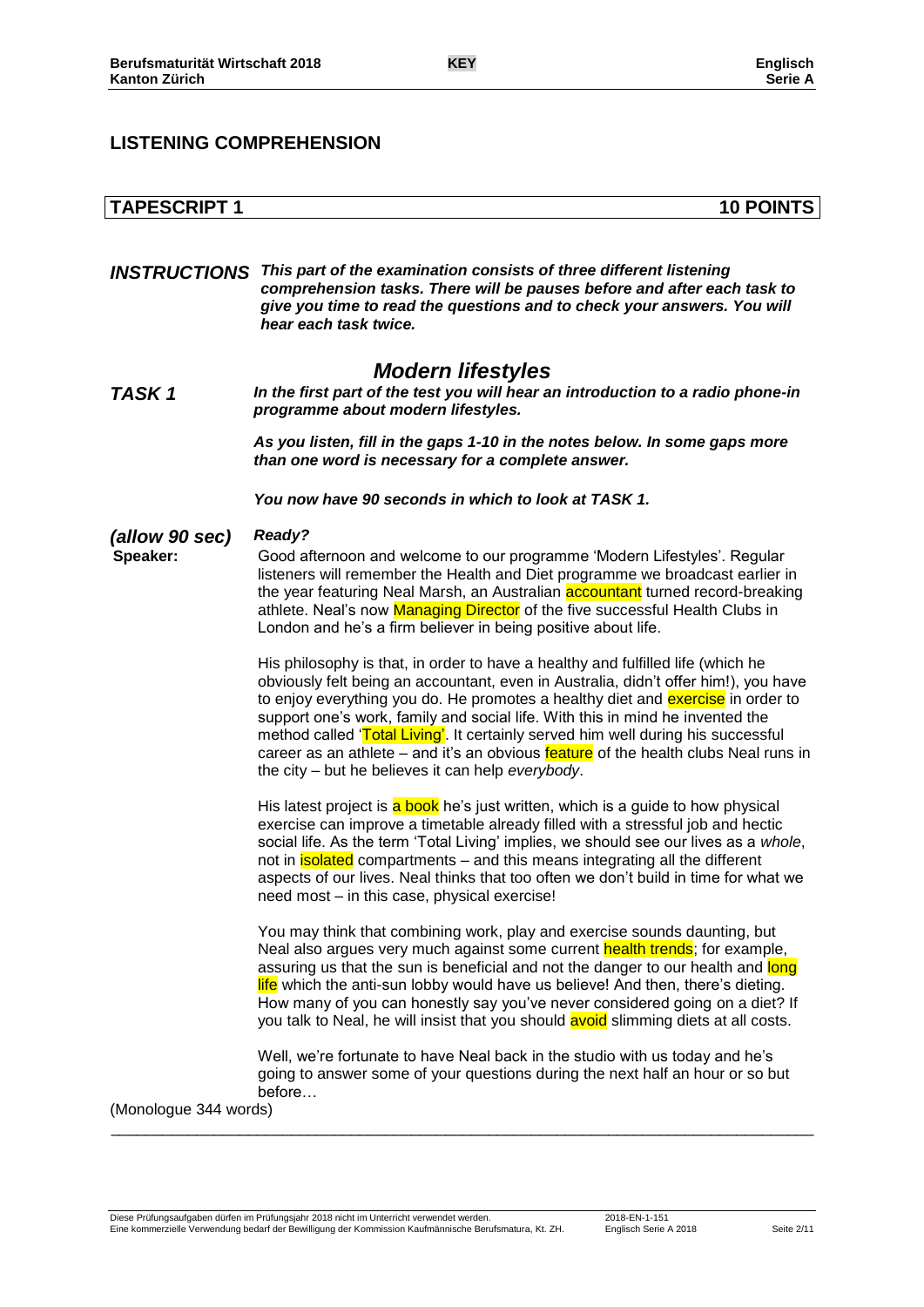| <b>After first listening</b> | Now listen again and check your answers.           |
|------------------------------|----------------------------------------------------|
|                              | Ready?                                             |
| After second listening       | This is the end of TASK 1.                         |
|                              | You now have thirty seconds to check your answers. |
| After 30 seconds             | Now turn to TASK 2.                                |
| <b>TAPESCRIPT 2</b>          | <b>16 POINTS</b>                                   |

# *Architect on Barbados*

| TASK <sub>2</sub>           | In the second part of the test you will hear an interview with an architect on<br>Barbados.                                                                                                                                                                                                                                                                                                                                                                                                                                                                                                                                                                                                                             |
|-----------------------------|-------------------------------------------------------------------------------------------------------------------------------------------------------------------------------------------------------------------------------------------------------------------------------------------------------------------------------------------------------------------------------------------------------------------------------------------------------------------------------------------------------------------------------------------------------------------------------------------------------------------------------------------------------------------------------------------------------------------------|
|                             | For questions 1-10, mark the best answer, A, B, or C.                                                                                                                                                                                                                                                                                                                                                                                                                                                                                                                                                                                                                                                                   |
|                             | You now have 90 seconds in which to look at TASK 2.                                                                                                                                                                                                                                                                                                                                                                                                                                                                                                                                                                                                                                                                     |
| (allow 90 sec)              | Ready?                                                                                                                                                                                                                                                                                                                                                                                                                                                                                                                                                                                                                                                                                                                  |
| <b>Interviewer</b>          | We've invited Craig Howard, an architect who designs luxury apartments and<br>hotels in Barbados. He was born and educated in England, but moved to<br>Barbados 20 years ago to work for another architect. He ended up staying and<br>setting up his own practice. Craig, could you describe a typical working day for<br>us?                                                                                                                                                                                                                                                                                                                                                                                          |
| Craig                       | Sure! I usually get up at 6.30 in the morning and make some coffee while<br>catching the news headlines on television. After that I switch on my laptop. We<br>have clients in different time zones, in places like Dubai, France or Germany, so I<br>always receive emails overnight. The building industry starts early, and I'm<br>usually on one of our sites by 7.30. Barbados might be a small place, but I do a<br>lot of driving, visiting sites all over the island. It can take me up to an hour to get<br>to the first site, followed by a meeting in a hot cabin dealing with any issues. [II]<br>put on my hard hat, climb across the scaffolding and check that everything is<br>going according to plan. |
| Interviewer:                | Do you work mostly alone?                                                                                                                                                                                                                                                                                                                                                                                                                                                                                                                                                                                                                                                                                               |
| Craig                       | I manage the company on my own, but it's been so successful that I usually have<br>four or five architects in the office to make sure we don't have to turn down any<br>customers. Often we also have consultants visiting. We might have an interior<br>designer from America, a kitchen designer from London, a lighting designer from<br>Australia, another furniture specialist from Thailand. We all come together to<br>create these special properties. These projects can go on for anything up to 18<br>months, so we become very close as a team.                                                                                                                                                             |
| <b>Interviewer</b><br>Craig | What do you like the most about your job?<br>Although I spend a lot of time coordinating all the people involved in different<br>projects, I still enjoy creating. It's part of me, part of my make-up. Sometimes I'll<br>sit late at night and carry on designing. If there's something on my mind that I<br>want to get on paper - and I mean on paper, not on tablet - then I'll carry on<br>working on it. I'm passionate about pens and pencils, because they are tools I<br>was brought up with, and it's how I learned. Even to this day, I use the pen on my<br>tablet. I notice that the younger generation uses the keyboard and the mouse<br>and so on.                                                      |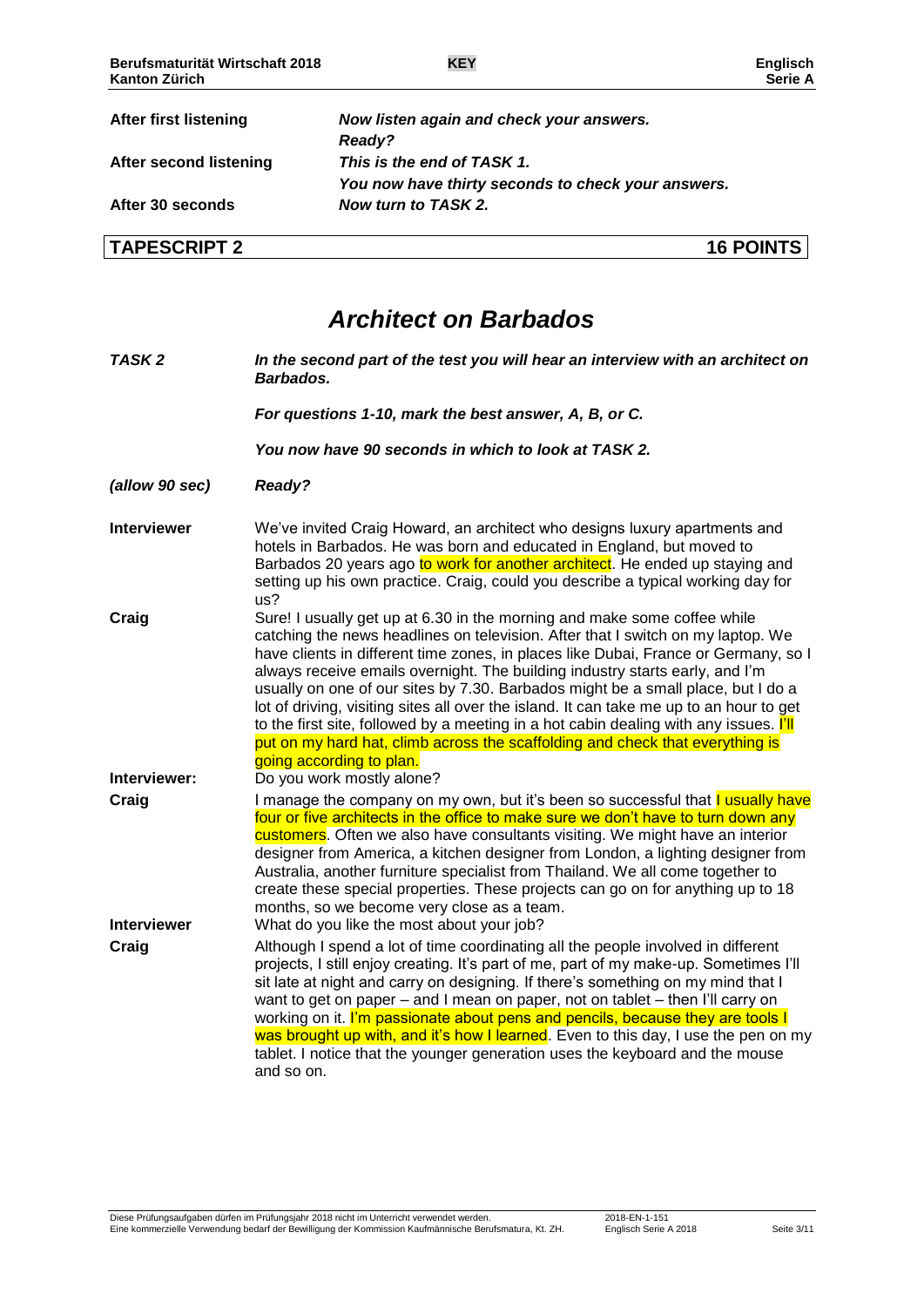| <b>Interviewer</b><br>Craig  | And what do you find the most challenging?<br>You're always thinking on your feet. Sometimes, the client changes his mind<br>halfway through the project, which is the nightmare of all architects. If that<br>happens, you must quickly redesign and reissue drawings because the<br>completion date stays the same. You just have to adapt. We're used to it. We've<br>worked like that for years.                                                                                                                 |
|------------------------------|----------------------------------------------------------------------------------------------------------------------------------------------------------------------------------------------------------------------------------------------------------------------------------------------------------------------------------------------------------------------------------------------------------------------------------------------------------------------------------------------------------------------|
| <b>Interviewer</b>           | It sounds like your days are very busy!                                                                                                                                                                                                                                                                                                                                                                                                                                                                              |
| Craig                        | They are. I also often miss lunch, simply because I have to drive across the<br>island to get to the office. If I'm visiting a hotel that is fully operational, they might<br>offer me something. Otherwise, it could be a sandwich in my hand any time<br>between 12.30 and 3 in the afternoon. With the faster pace of life these days, I<br>find lunch has become very unimportant. Many years ago, I would spend time<br>over it. But now, I tend to say: "I'll just skip it and have a nice meal this evening." |
| <b>Interviewer</b>           | When do you get home in the evening?                                                                                                                                                                                                                                                                                                                                                                                                                                                                                 |
| Craig                        | We're working on about 12 different projects right now, and they're all at various<br>stages. The staff will start to disappear around 5 p.m., but there are always one<br>or two of us here later on. I keep going with black tea. I have a cupboard full of<br>different teas. I like the ritual of making it myself. I try to find some time to do<br>design work, that's why I usually go on until about 8 in the evening. Then, it takes<br>me about half an hour to reach my home in the south of the island.  |
| Interviewer:                 | Your work sounds very fulfilling. Do you even have time for any other interests?                                                                                                                                                                                                                                                                                                                                                                                                                                     |
| Craig                        | Having designed so many kitchens and worked with so many different chefs, I've<br>developed an interest in cooking. It's relaxing and allows me to concentrate on<br>something different. It's such an all-consuming job, you're never really away from<br>it and it really helps me to switch off for an hour or two. I always try to take some<br>time at the end of a long day to prepare some dinner, usually something like fish<br>and steamed vegetables.                                                     |
| <b>Interviewer</b>           | Thank you very much for your time!                                                                                                                                                                                                                                                                                                                                                                                                                                                                                   |
| (Dialogue 775 words)         |                                                                                                                                                                                                                                                                                                                                                                                                                                                                                                                      |
| <b>After first listening</b> | Now listen again and check your answers.<br>Ready?                                                                                                                                                                                                                                                                                                                                                                                                                                                                   |
| After second listening       | This is the end of TASK 2.<br>Now turn to TASK 3.                                                                                                                                                                                                                                                                                                                                                                                                                                                                    |

Diese Prüfungsaufgaben dürfen im Prüfungsjahr 2018 nicht im Unterricht verwendet werden. 2018-EN-1-151 Eine kommerzielle Verwendung bedarf der Bewilligung der Kommission Kaufmännische Berufsmatura, Kt. ZH. Englisch Serie A 2018 Seite 4/11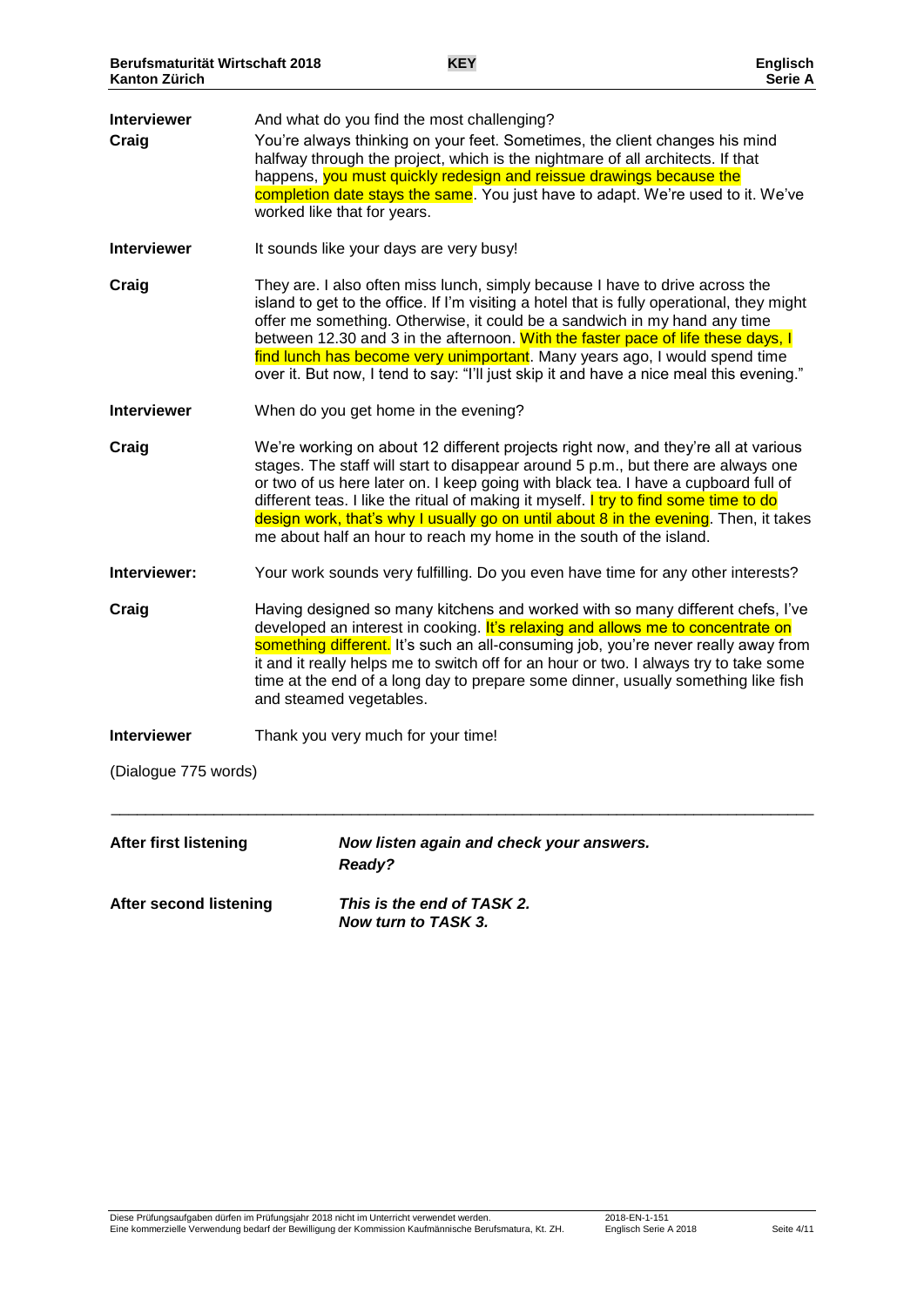*(allow 30 sec) Ready?*

|                    | see people's faces and body language. Often, some participants take over and        |
|--------------------|-------------------------------------------------------------------------------------|
|                    | others stay silent. However, if videoconferencing is not available, for example     |
|                    | because people are travelling, it might remain the only option. One way to help     |
|                    | with that is to try involving people right from the beginning. After the first open |
|                    | discussion, go round the group one-by-one and ask for their opinion. It's also a    |
|                    | good idea to check on what people are thinking or how they are feeling during       |
|                    | the conference and not just at a feedback session at the end.                       |
|                    |                                                                                     |
| <b>Interviewer</b> | What else is important for a successful videoconference?                            |
|                    |                                                                                     |

**Interviewer** What are some of the problems you face when remote conferencing?

**Carolyn** I think it's important to start the conference with a statement clearly defining the goal or goals of the meeting. I find this helps to focus the discussions and it motivates people to take part. In fact, I wouldn't just set a general goal at the start, but I would do the same for every item during the discussion. Then you have a better chance of getting people to keep to the point.

**Interviewer** Have you got any tips for international video and teleconferences?

**Carolyn** When you are working cross-culturally, you need to keep the language simple because different language levels can be a real problem. So, it helps if the person running the conference summarizes the discussion at regular intervals. In my experience, this is not done frequently enough during discussions or meetings in general. When there are groups of people with the same native language, I sometimes ask them to discuss a complicated issue in their own language so that any misunderstandings can be sorted out. It can also be helpful to give pairs or small groups discussion tasks. They could log out of the conference call and then call each other separately for, say, ten minutes. Then they log back in and report. That can sometimes solve language-level difficulties and give silent participants a chance to say what they think.

**Interviewer** Thank you very much, I'm sure your advice will be useful to quite a few of our listeners who take part in conference calls.

(Dialogue 421 words)

#### **TAPESCRIPT 3 14 POINTS**

*Video and teleconferences*

*Correct the false ones, using up to five key words.*

**Carolyn** Video and teleconferencing are a really important part of my work. Nearly every

**Carolyn** Telephone conferences make it harder to involve people because you cannot

*You now have 30 seconds in which to look at TASK 3.*

*communication consultant who talks about video and teleconferences.*

*For questions 1-5, decide whether the statements are true or false.* 

day, I run or take part in a telephone conference, and **I run videoconferences two** or three times a week. I'm constantly thinking about how I can improve my

*TASK 3 In the third part of the test you will hear an interview with a* 

**Interviewer Carolyn, what's the area you are talking about today?** 

remote conferencing skills.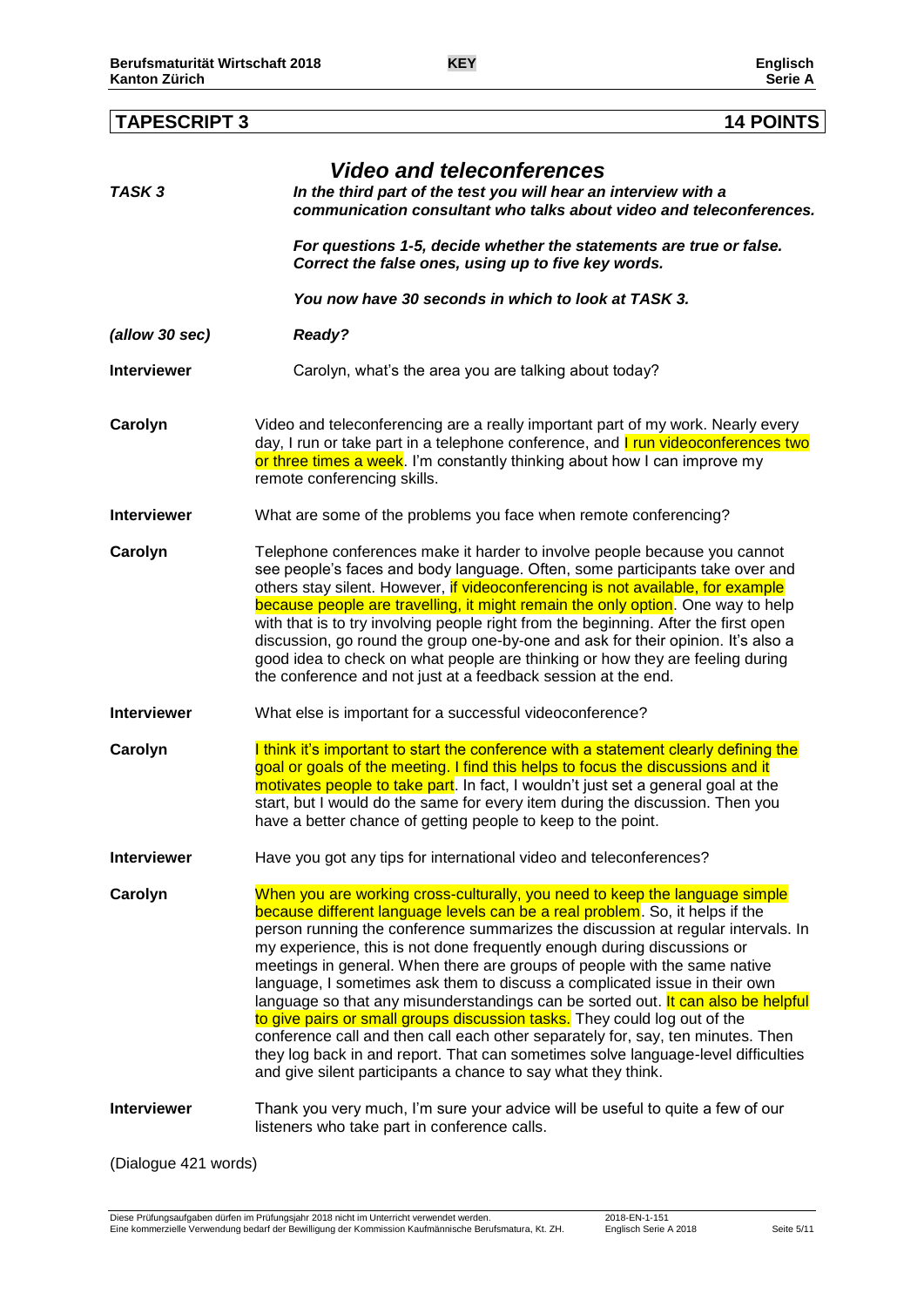| <b>After first listening</b> | Now listen again and check your answers.<br><b>Ready?</b>                                     |
|------------------------------|-----------------------------------------------------------------------------------------------|
| After second listening       | This is the end of TASK 3.<br>You now have two minutes to check your answers.                 |
| After 2 minutes              | This is the end of the listening comprehension test.<br>Stop writing and hand in your papers. |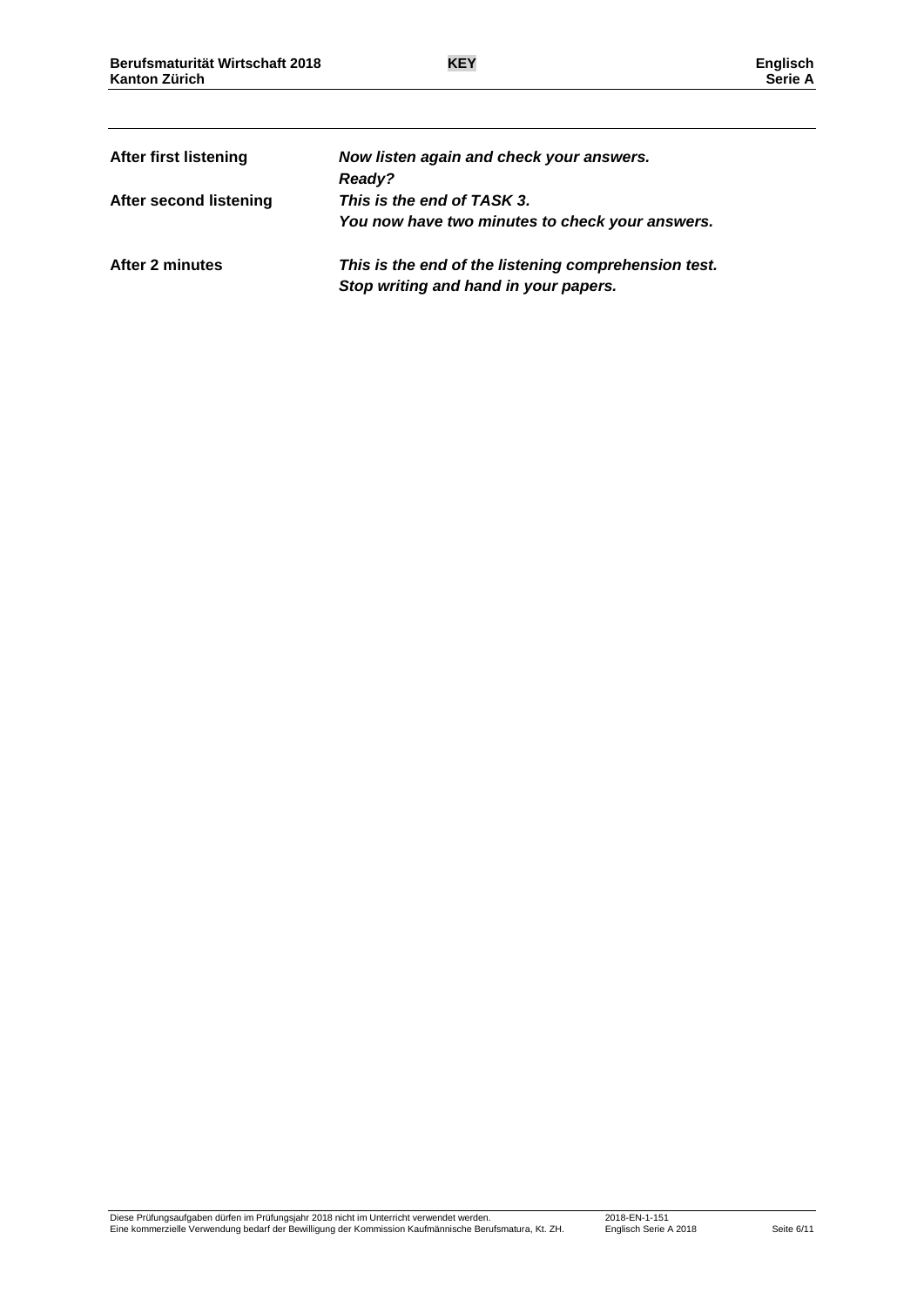**READING COMPREHENSION**

**KEY**

| <b>TASK1</b> | 14 POINTS (1 point each) |
|--------------|--------------------------|
|              |                          |

## **Rural Businesses**

| $\overline{1}$ | D            | comes from deals with Australia.                                            |
|----------------|--------------|-----------------------------------------------------------------------------|
| $\overline{2}$ | B            | I enjoy being independent/working alone.                                    |
| $\overline{3}$ | D            | I enjoy being able to work when I want to. (general impression)             |
| $\overline{4}$ | D            | I have to take calls at odd hours.                                          |
| 5              | C            | because of the decline in the economy.                                      |
| 6              | $\mathsf{C}$ | I used to manage six full-time curtain makers.                              |
| $\overline{7}$ | E            | I don't cook now, as I run the commercial side.                             |
| 8              | B            | My business comes completely by word of mouth.                              |
| $\overline{9}$ | A            | I needed a huge amount of money and things were difficult at the beginning. |
| 10             | Е            | because we didn't have a large amount of money to set it up with.           |
| 11             | A            | people from the area tend to collect it from us.                            |
| 12             | $\mathsf{C}$ | But I had to sack them                                                      |
| 13             | B            | People send work down from London as I am cheaper than other artists.       |
| 14             | С            | I have to be prepared to cut my prices when it's necessary                  |

| <b>TASK2</b> | <b>16 POINTS</b> |
|--------------|------------------|
|              |                  |

## **The Perfect Woman**

| -15 | A | was afraid they would laugh if they knew.                               |
|-----|---|-------------------------------------------------------------------------|
| 16  | B | And then, believe it or not, one day I found I was indeed rich. My aunt |
| 17  | A | the whole of paragraph 2                                                |
| 18  | C | you can guess what happened.                                            |
| 19  | A | is surprising and unusual.                                              |
| 20  | B | A perfect table for a perfect woman.                                    |
| 21  | A | fully prepared for the evening.                                         |
| 22  | C | ironic                                                                  |

Diese Prüfungsaufgaben dürfen im Prüfungsjahr 2018 nicht im Unterricht verwendet werden. 2018-EN-1-151 Eine kommerzielle Verwendung bedarf der Bewilligung der Kommission Kaufmännische Berufsmatura, Kt. ZH. Englisch Serie A 2018 Seite 7/11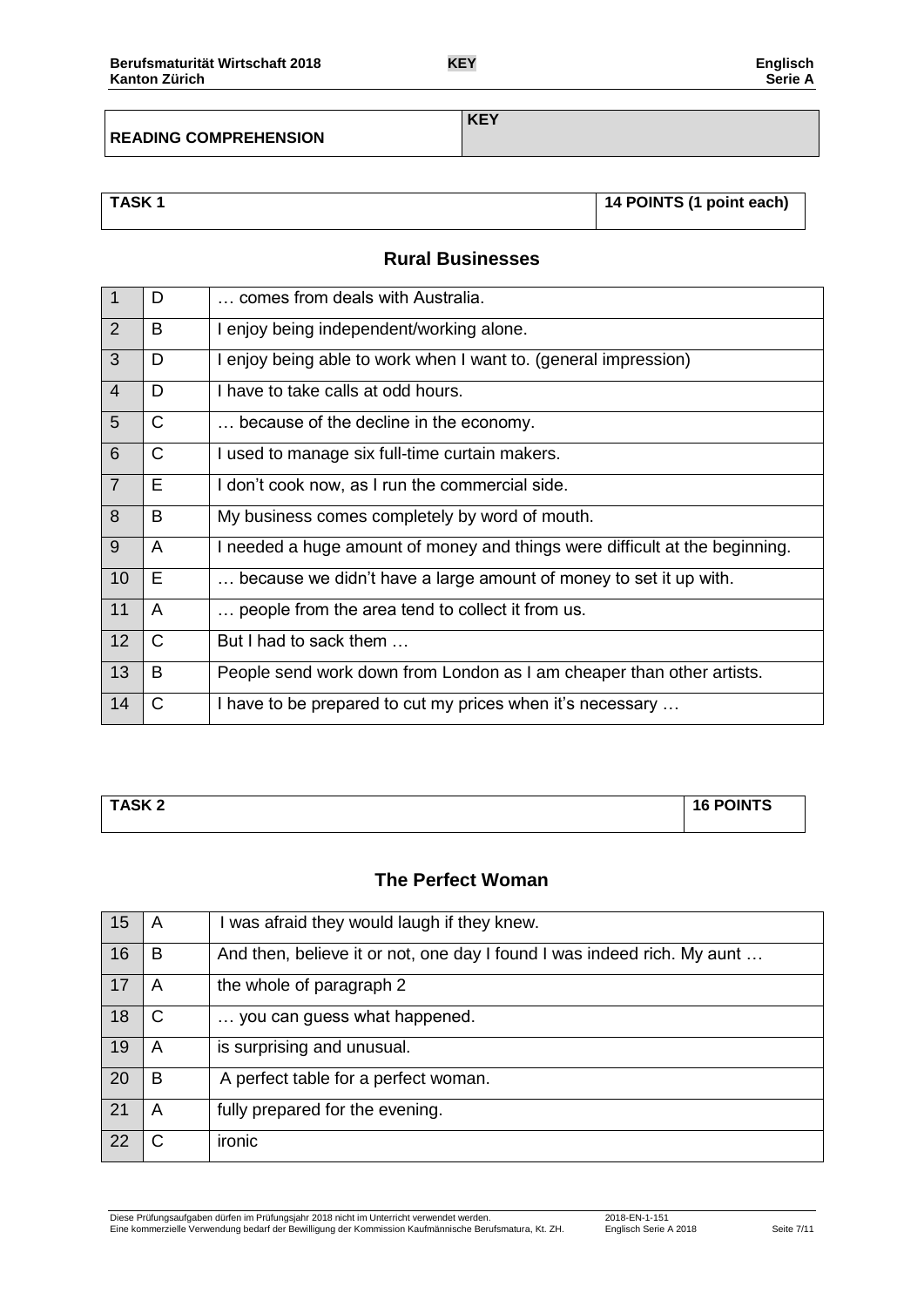#### **GRAMMATIK KEY**

| <b>TASK 1</b> (Long or short forms are accepted. Verb forms must be spelled correctly!) | <b>10 POINTS</b> |
|-----------------------------------------------------------------------------------------|------------------|
|                                                                                         | (1 point each)   |

- 1) has just finished / is just finishing / is just about to finish
- 2) will have / am going to have / have
- 3) needs
- 4) have gone / have been going / are going
- 5) worries / is worrying
- 6) usually goes
- 7) tore
- 8) was trying
- 9) had dropped
- 10) does not seem

| TASK 2 (Spelling has to be correct. The answers are either right or wrong.) | <b>12 POINTS</b> |
|-----------------------------------------------------------------------------|------------------|
|                                                                             | point each)      |
|                                                                             |                  |

- 1) was far worse than
- 2) has/have been in Cairns for
- 3) had already run
- 4) have got used to sending / are used to sending
- 5) I will be taking my
- 6) is only (a) little
- *7)* must have been exhausted
- 8) being told what to do (grammatically also correct but too many words: to be told what to do)
- 9) had our garden vandalised
- 10) she thought I might get
- 11) spite of (him) losing
- 12) there used to be

| TASK <sub>3</sub> | <b>8 POINTS</b>   |
|-------------------|-------------------|
|                   | 74<br>point each) |

- 1. inventor
- 2. exisiting
- 3. effective
- 4. successful
- 5. connection
- 6. engineers
- 7. Comparatively
- 8. unknown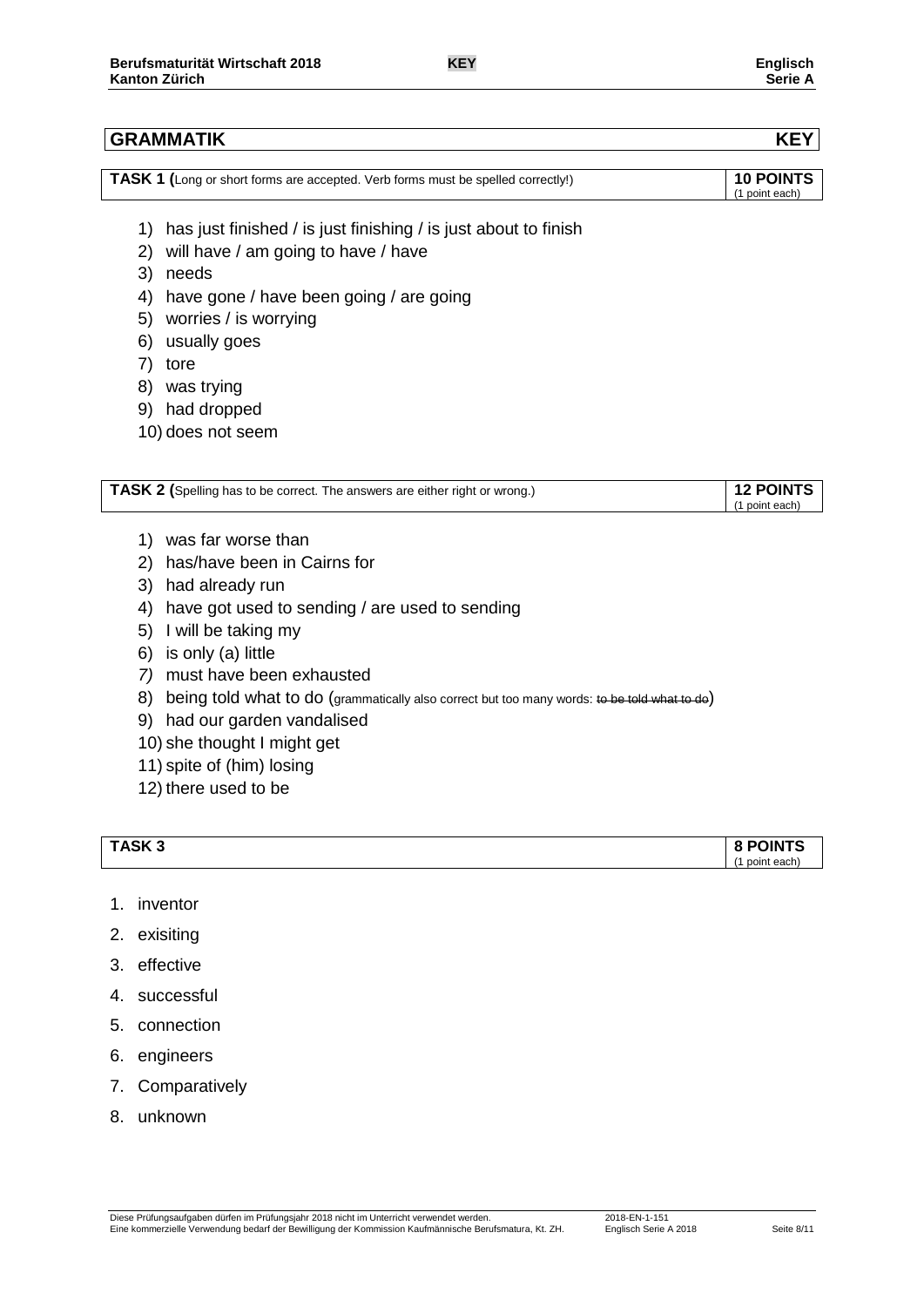#### **BMP WRITING TASK 2018**

Candidate Name: \_\_\_\_\_\_\_\_\_\_\_\_\_\_\_\_\_\_\_\_\_\_\_\_\_\_\_\_ Candidate Number: \_\_\_\_\_\_\_\_

|                | CRITERIA (marked on a basis of 0 - 10 points) | <b>Maximum points</b><br>10 each |  |  |
|----------------|-----------------------------------------------|----------------------------------|--|--|
|                |                                               |                                  |  |  |
| 1              | Content                                       |                                  |  |  |
| $\overline{2}$ | Style, Conventions; Paragraphing & Cohesion   |                                  |  |  |
| 3              | Vocabulary: range, accuracy                   |                                  |  |  |
| 4              | Grammar: range, accuracy                      |                                  |  |  |
|                |                                               |                                  |  |  |
| $1 - 4$        | Total (max 40 points)                         |                                  |  |  |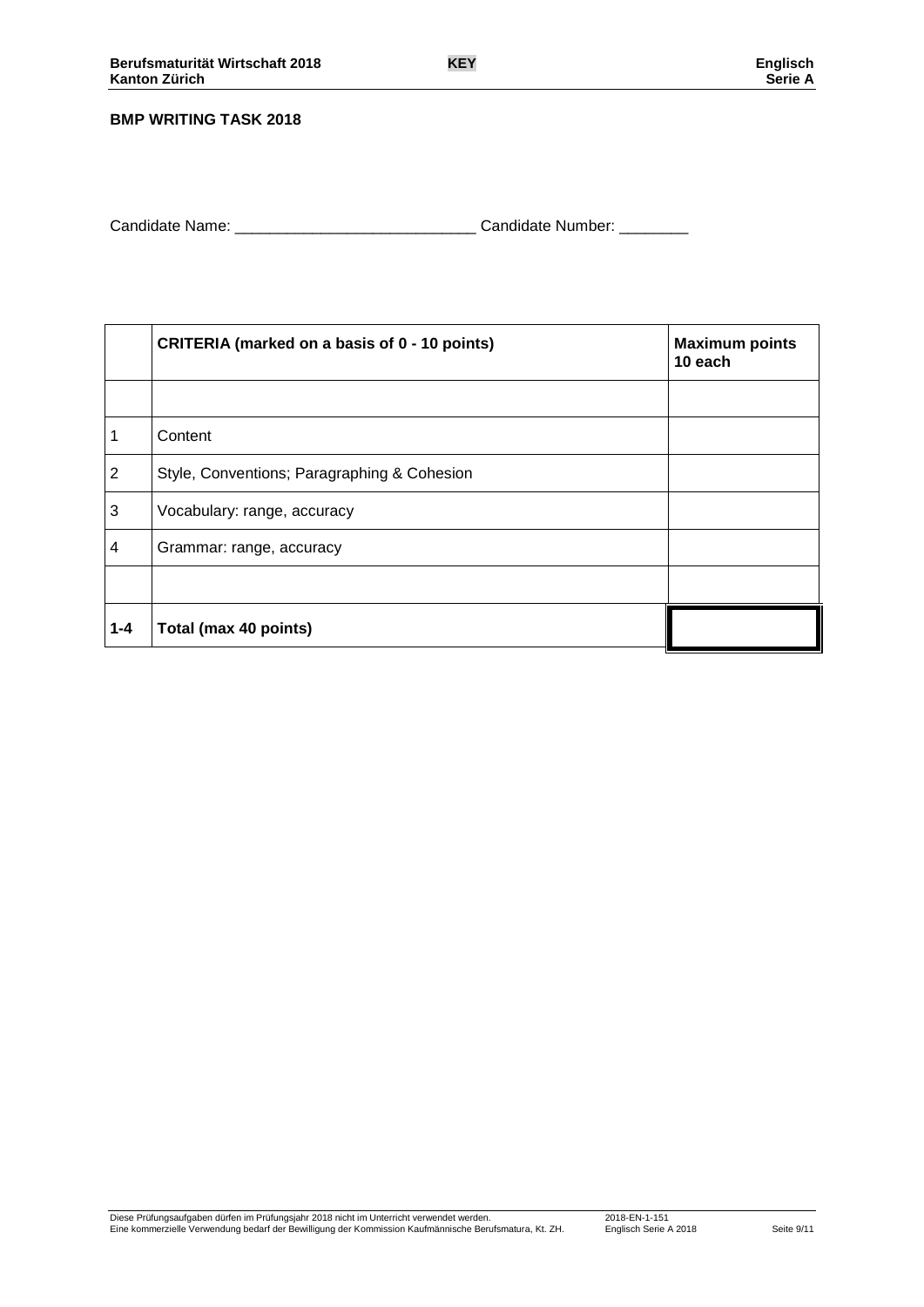## **BMP WRITING TASK 2018**

#### **Suggested Marking Scheme**

|                | <b>CRITERIA (marked on a basis of 0-6 points)</b>           | <b>Points</b> |
|----------------|-------------------------------------------------------------|---------------|
|                |                                                             |               |
|                | Content                                                     | $0 - 10$      |
| $\overline{2}$ | Style, Conventions *; Paragraphing, Cohesion **<br>$0 - 10$ |               |
| 3              | $0 - 10$<br>Vocabulary: range, accuracy                     |               |
| 4              | $0 - 10$<br>Grammar: range, accuracy                        |               |
|                |                                                             |               |
| $1 - 4$        | Grand total (max)                                           | 40            |

Four aspects of a student's writing are looked at:

- 1) **Content** focuses on how well a student has answered a given task:
	- Have all the relevant content points been given based on the task?
	- Is the target reader fully informed?
	- Have additional details been given to make the task sound realistic?
- 2) Using the **conventions\*** of the communicative task effectively to hold the target reader's attention. **Cohesion\*\*** is enhanced by text logic, organisation into clear paragraphs, and appropriately used linking devices, reference words (e.g. relative pronouns) and punctuation.
- 3) Using a wide range of **vocabulary** appropriately. The focus is, therefore, on range as well as accuracy.
- 4) Using a range of simple and complex **grammatical forms** with control and flexibility. The focus is on both range and accuracy.

#### \*for an **EMAIL/LETTER** that would mean

- appropriate opening and closing (Dear ... / Yours ... / first & final sentences)
- effectively communicating ideas / thoughts

#### \*for an **ESSAY** that would mean

- introduction (*outlining main arguments*) and conclusion (*expressing own opinion*)
- clear development of argument (*content + cohesion*)
- providing details in support of argument

#### \*for a **REPORT** that would mean

- clearly organised (*introduction - stating the aim, main points, conclusion - making recommendations*)
- formatted into clear sections with section headings

#### \*for a **REVIEW** that would mean

- clearly organised (*introduction - stating the aim / description of the event, main points (likes and/or dislikes), conclusion - making recommendations*)
- formatted into clear sections